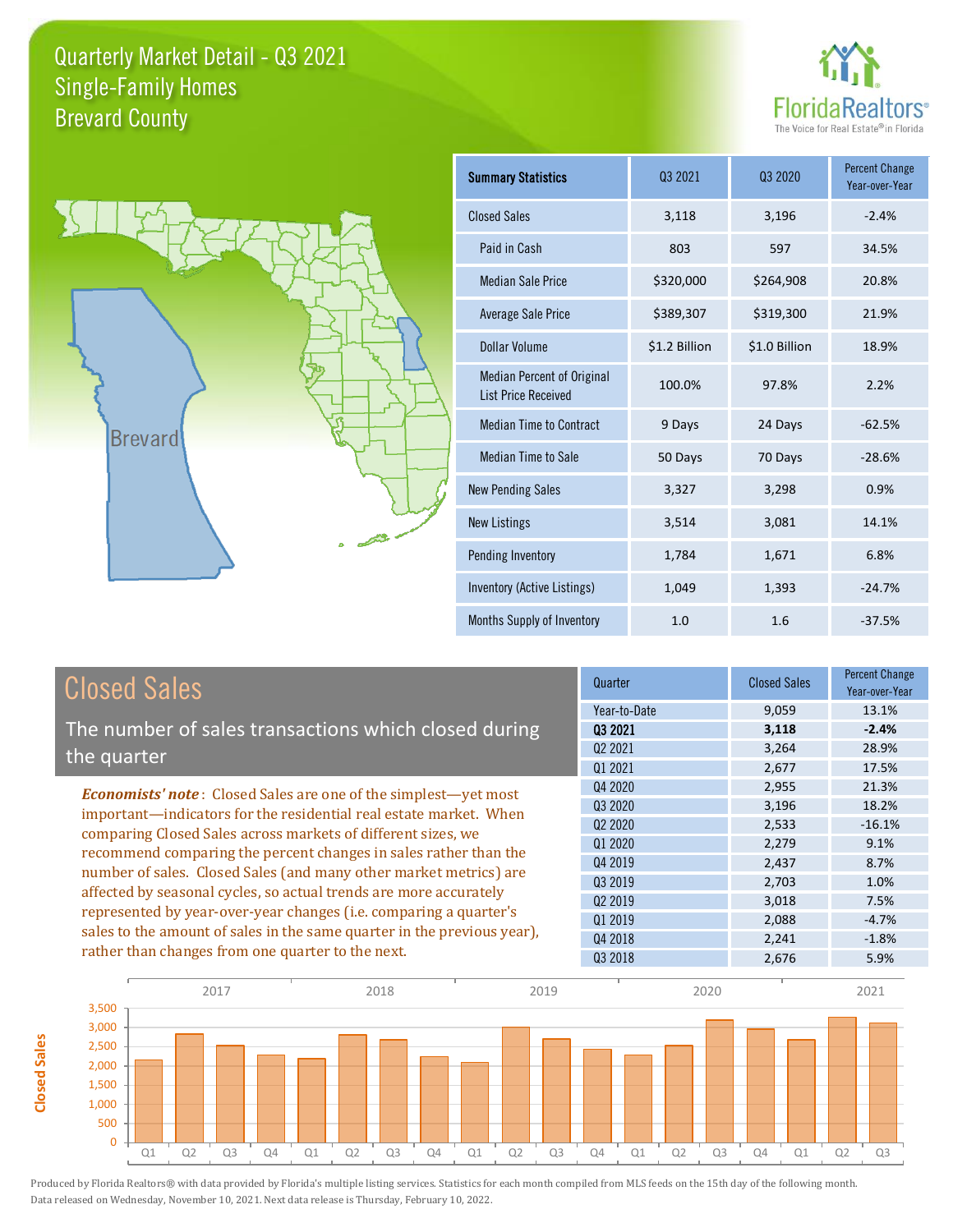**Cash Sales**



| Cash Sales                                                                     | Quarter             | <b>Cash Sales</b> | <b>Percent Change</b><br>Year-over-Year |
|--------------------------------------------------------------------------------|---------------------|-------------------|-----------------------------------------|
|                                                                                | Year-to-Date        | 2.274             | 52.7%                                   |
| The number of Closed Sales during the quarter in                               | 03 2021             | 803               | 34.5%                                   |
|                                                                                | 02 2021             | 860               | 116.1%                                  |
| which buyers exclusively paid in cash                                          | 01 2021             | 611               | 23.7%                                   |
|                                                                                | Q4 2020             | 577               | 15.4%                                   |
|                                                                                | 03 20 20            | 597               | 7.6%                                    |
| <b>Economists' note:</b> Cash Sales can be a useful indicator of the extent to | 02 2020             | 398               | $-35.0%$                                |
| which investors are participating in the market. Why? Investors are            | 01 2020             | 494               | $-4.4%$                                 |
| far more likely to have the funds to purchase a home available up front,       | Q4 2019             | 500               | $-8.3%$                                 |
| whereas the typical homebuyer requires a mortgage or some other                | 03 2019             | 555               | $-8.6%$                                 |
| form of financing. There are, of course, many possible exceptions, so          | Q <sub>2</sub> 2019 | 612               | 5.7%                                    |
| this statistic should be interpreted with care.                                | 01 2019             | 517               | $-7.2%$                                 |
|                                                                                | Q4 2018             | 545               | 0.9%                                    |



# Cash Sales as a Percentage of Closed Sales

The percentage of Closed Sales during the quarter which were Cash Sales

*Economists' note* : This statistic is simply another way of viewing Cash Sales. The remaining percentages of Closed Sales (i.e. those not paid fully in cash) each quarter involved some sort of financing, such as mortgages, owner/seller financing, assumed loans, etc.



Q3 2018 607 2.9%

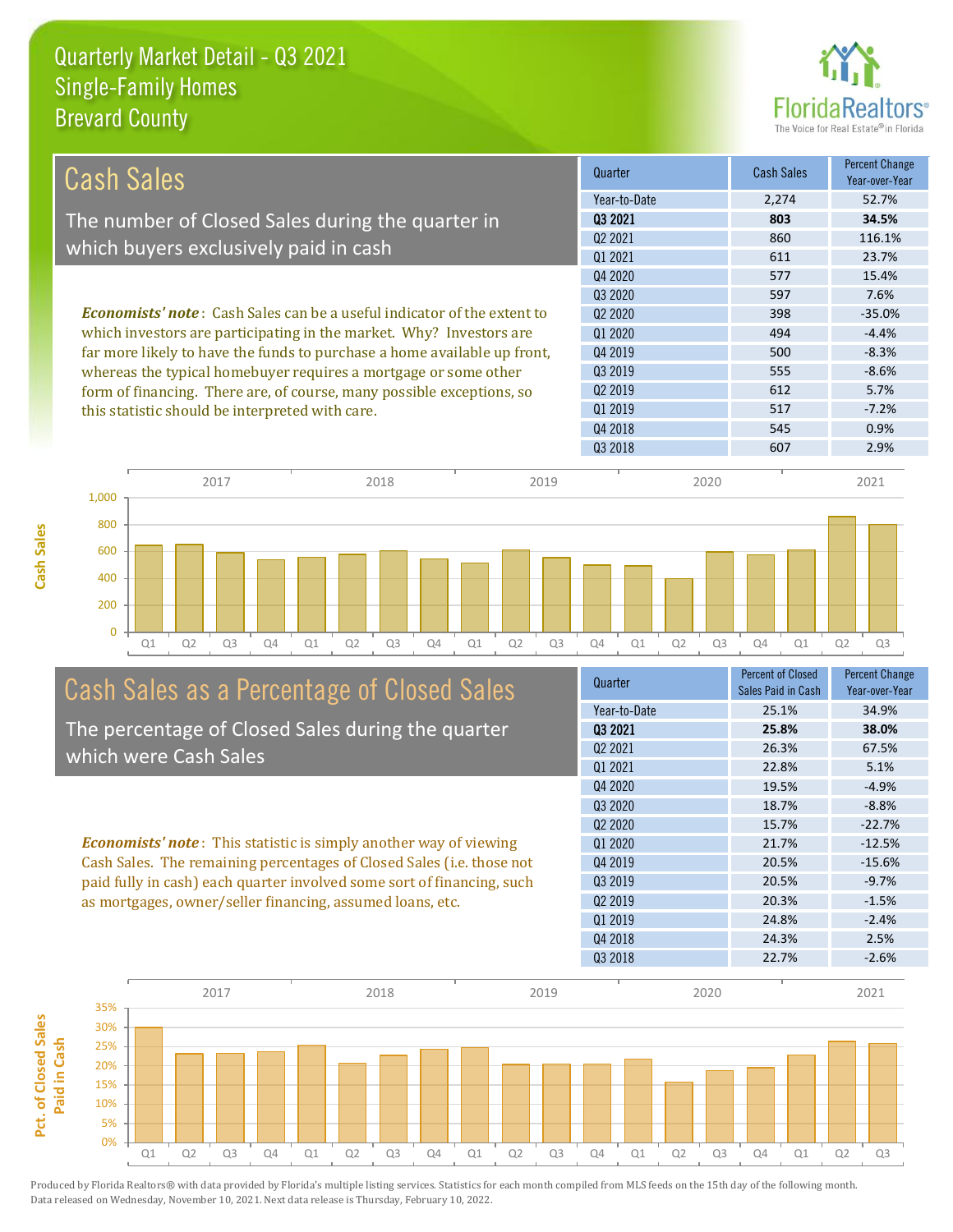

| <b>Median Sale Price</b>                                                  |              | Quarter                         |      | <b>Median Sale Price</b> | Percent Change<br>Year-over-Year |
|---------------------------------------------------------------------------|--------------|---------------------------------|------|--------------------------|----------------------------------|
|                                                                           |              | Year-to-Date                    |      | \$299,000                | 16.3%                            |
| The median sale price reported for the quarter (i.e.                      |              | 03 2021                         |      | \$320,000                | 20.8%                            |
| 50% of sales were above and 50% of sales were below)                      |              | Q <sub>2</sub> 2021             |      | \$295,617                | 15.9%                            |
|                                                                           |              | Q1 2021                         |      | \$275,000                | 9.1%                             |
|                                                                           |              | Q4 2020                         |      | \$273,538                | 12.1%                            |
| <b>Economists' note:</b> Median Sale Price is our preferred summary       |              | Q3 2020                         |      | \$264,908                | 10.4%                            |
| statistic for price activity because, unlike Average Sale Price, Median   |              | Q <sub>2</sub> 20 <sub>20</sub> |      | \$255,000                | 5.7%                             |
| Sale Price is not sensitive to high sale prices for small numbers of      |              | Q1 2020                         |      | \$252,000                | 9.7%                             |
| homes that may not be characteristic of the market area. Keep in mind     |              | Q4 2019                         |      | \$244,000                | 7.0%                             |
| that median price trends over time are not always solely caused by        |              | Q3 2019                         |      | \$239,900                | 4.0%                             |
| changes in the general value of local real estate. Median sale price only |              | Q <sub>2</sub> 2019             |      | \$241,250                | 6.6%                             |
| reflects the values of the homes that sold each quarter, and the mix of   |              | Q1 2019                         |      | \$229,750                | 1.5%                             |
| the types of homes that sell can change over time.                        |              | Q4 2018                         |      | \$228,000                | 5.8%                             |
|                                                                           |              | Q3 2018                         |      | \$230,762                | 4.9%                             |
| 2017                                                                      | 2018<br>2019 |                                 | 2020 |                          | 2021                             |
| \$350K                                                                    |              |                                 |      |                          |                                  |
| \$300K                                                                    |              |                                 |      |                          |                                  |
| <b>\$250K</b>                                                             |              |                                 |      |                          |                                  |

Q1 Q2 Q3 Q4 Q1 Q2 Q3 Q4 Q1 Q2 Q3 Q4 Q1 Q2 Q3 Q4 Q1 Q2 Q3



\$0K \$50K \$100K \$150K \$200K

The average sale price reported for the quarter (i.e. total sales in dollars divided by the number of sales)

*Economists' note* : Usually, we prefer Median Sale Price over Average Sale Price as a summary statistic for home prices. However, Average Sale Price does have its uses—particularly when it is analyzed alongside the Median Sale Price. For one, the relative difference between the two statistics can provide some insight into the market for higher-end homes in an area.

| Quarter                         | <b>Average Sale Price</b> | <b>Percent Change</b><br>Year-over-Year |
|---------------------------------|---------------------------|-----------------------------------------|
| Year-to-Date                    | \$365,515                 | 18.4%                                   |
| 03 2021                         | \$389,307                 | 21.9%                                   |
| Q2 2021                         | \$373,436                 | 21.8%                                   |
| Q1 2021                         | \$328,144                 | 10.6%                                   |
| Q4 2020                         | \$335,864                 | 16.8%                                   |
| Q3 2020                         | \$319,300                 | 12.0%                                   |
| Q <sub>2</sub> 20 <sub>20</sub> | \$306,521                 | 6.9%                                    |
| Q1 2020                         | \$296,677                 | 9.1%                                    |
| Q4 2019                         | \$287,518                 | 5.0%                                    |
| Q3 2019                         | \$285,121                 | 4.8%                                    |
| Q <sub>2</sub> 2019             | \$286,604                 | 5.1%                                    |
| 01 2019                         | \$271,827                 | $-0.1%$                                 |
| Q4 2018                         | \$273,931                 | 6.2%                                    |
| Q3 2018                         | \$272,043                 | 3.7%                                    |



Produced by Florida Realtors® with data provided by Florida's multiple listing services. Statistics for each month compiled from MLS feeds on the 15th day of the following month. Data released on Wednesday, November 10, 2021. Next data release is Thursday, February 10, 2022.

**Average Sale Price**

**Average Sale Price**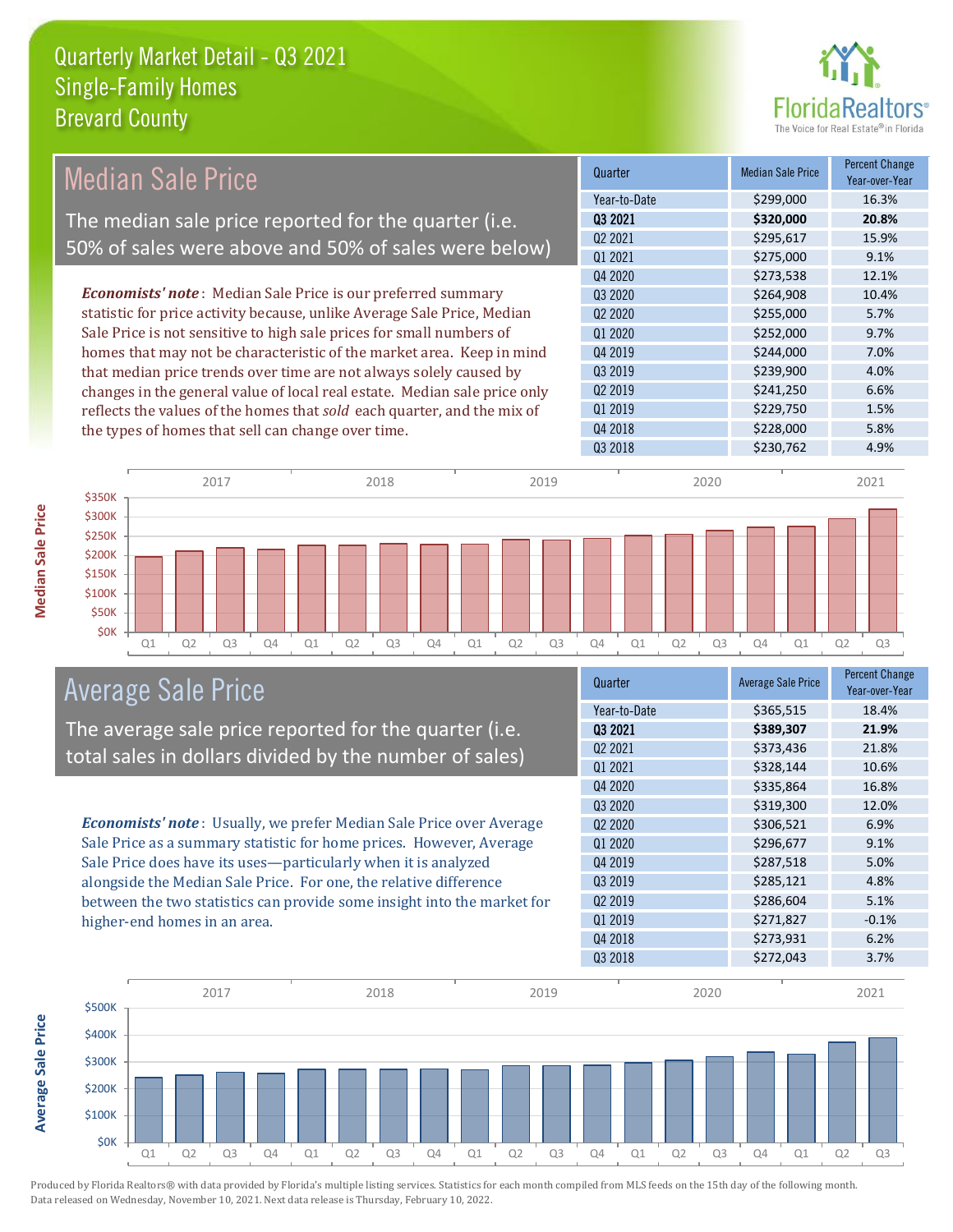

| Dollar Volume                                                                | Quarter             | <b>Dollar Volume</b> | <b>Percent Change</b><br>Year-over-Year |
|------------------------------------------------------------------------------|---------------------|----------------------|-----------------------------------------|
|                                                                              | Year-to-Date        | \$3.3 Billion        | 33.9%                                   |
| The sum of the sale prices for all sales which closed                        | 03 2021             | \$1.2 Billion        | 18.9%                                   |
|                                                                              | Q <sub>2</sub> 2021 | \$1.2 Billion        | 57.0%                                   |
| during the quarter                                                           | 01 2021             | \$878.4 Million      | 29.9%                                   |
|                                                                              | Q4 2020             | \$992.5 Million      | 41.6%                                   |
| <b>Economists' note</b> : Dollar Volume is simply the sum of all sale prices | 03 20 20            | \$1.0 Billion        | 32.4%                                   |
| in a given time period, and can quickly be calculated by multiplying         | 02 2020             | \$776.4 Million      | $-10.2%$                                |
| Closed Sales by Average Sale Price. It is a strong indicator of the health   | Q1 2020             | \$676.1 Million      | 19.1%                                   |
| of the real estate industry in a market, and is of particular interest to    | Q4 2019             | \$700.7 Million      | 14.1%                                   |
| real estate professionals, investors, analysts, and government agencies.     | 03 2019             | \$770.7 Million      | 5.9%                                    |
| Potential home sellers and home buyers, on the other hand, will likely       | Q <sub>2</sub> 2019 | \$865.0 Million      | 12.9%                                   |
| be better served by paying attention to trends in the two components         | Q1 2019             | \$567.6 Million      | $-4.8%$                                 |

Q1 Q2 Q3 Q4 Q1 Q2 Q3 Q4 Q1 Q2 Q3 Q4 Q1 Q2 Q3 Q4 Q1 Q2 Q3 \$0 \$200 M \$400 M \$600 M \$800 M \$1.0 B \$1.2 B \$1.4 B 2017 2018 2019 2020 2021

### Median Percent of Original List Price Received

of Dollar Volume (i.e. sales and prices) individually.

The median of the sale price (as a percentage of the original list price) across all properties selling during the quarter

*Economists' note* : The Median Percent of Original List Price Received is useful as an indicator of market recovery, since it typically rises as buyers realize that the market may be moving away from them and they need to match the selling price (or better it) in order to get a contract on the house. This is usually the last measure to indicate a market has shifted from down to up, so it is what we would call a *lagging* indicator.

| Quarter             | Med. Pct. of Orig.         | <b>Percent Change</b> |
|---------------------|----------------------------|-----------------------|
|                     | <b>List Price Received</b> | Year-over-Year        |
| Year-to-Date        | 100.0%                     | 2.7%                  |
| 03 2021             | 100.0%                     | 2.2%                  |
| Q <sub>2</sub> 2021 | 100.0%                     | 2.7%                  |
| 01 2021             | 98.8%                      | 1.9%                  |
| Q4 2020             | 98.3%                      | 1.4%                  |
| Q3 2020             | 97.8%                      | 1.0%                  |
| 02 2020             | 97.4%                      | 1.2%                  |
| 01 2020             | 97.0%                      | 1.6%                  |
| Q4 2019             | 96.9%                      | 1.0%                  |
| 03 2019             | 96.8%                      | 0.2%                  |
| Q <sub>2</sub> 2019 | 96.2%                      | $-0.6%$               |
| 01 2019             | 95.5%                      | $-0.8%$               |
| Q4 2018             | 95.9%                      | $-0.6%$               |
| Q3 2018             | 96.6%                      | $-0.2%$               |

Q4 2018 **\$613.9 Million** 4.3%

Q3 2018 **\$728.0 Million** 9.8%



Produced by Florida Realtors® with data provided by Florida's multiple listing services. Statistics for each month compiled from MLS feeds on the 15th day of the following month. Data released on Wednesday, November 10, 2021. Next data release is Thursday, February 10, 2022.

**Med. Pct. of Orig.** 

Med. Pct. of Orig.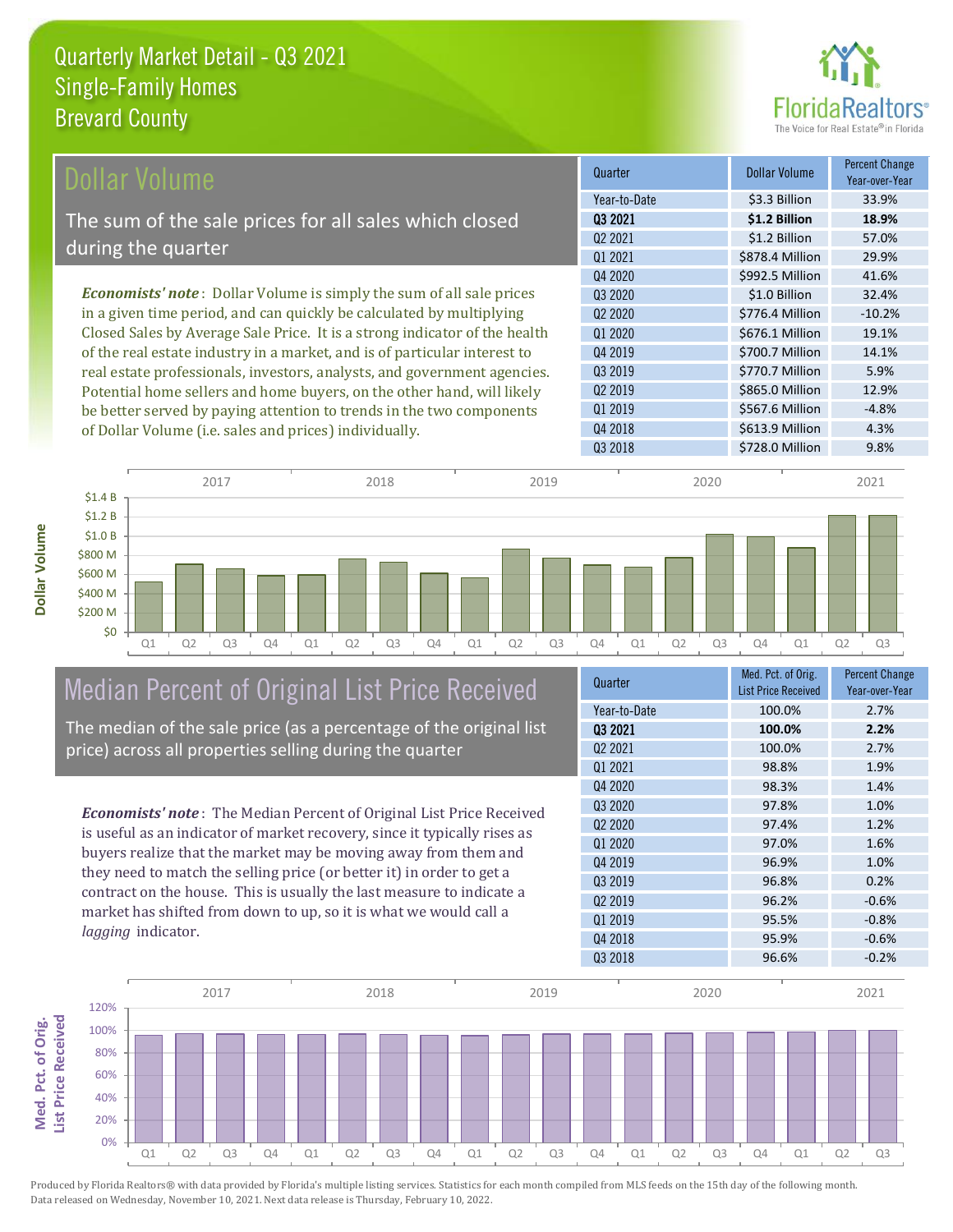

# *Economists' note* : Like Time to Sale, Time to Contract is a measure of Median Time to Contract The median number of days between the listing date and contract date for all Closed Sales during the quarter

the length of the home selling process calculated for sales which closed during the quarter. The difference is that Time to Contract measures the number of days between the initial listing of a property and the signing of the contract which eventually led to the closing of the sale. When the gap between Median Time to Contract and Median Time to Sale grows, it is usually a sign of longer closing times and/or declining numbers of cash sales.



#### Q1 Q2 Q3 Q4 Q1 Q2 Q3 Q4 Q1 Q2 Q3 Q4 Q1 Q2 Q3 Q4 Q1 Q2 Q3  $\Omega$ Median Time to Sale

**Median Time to Contract**

**Median Time to** 

The median number of days between the listing date and closing date for all Closed Sales during the quarter

*Economists' note* : Time to Sale is a measure of the length of the home selling process, calculated as the number of days between the initial listing of a property and the closing of the sale. *Median* Time to Sale is the amount of time the "middle" property selling this month was on the market. That is, 50% of homes selling this month took *less* time to sell, and 50% of homes took *more* time to sell. Median Time to Sale gives a more accurate picture than Average Time to Sale, which can be skewed upward by small numbers of properties taking an abnormally long time to sell.

| Quarter                         | <b>Median Time to Sale</b> | <b>Percent Change</b><br>Year-over-Year |
|---------------------------------|----------------------------|-----------------------------------------|
| Year-to-Date                    | 53 Days                    | $-28.4%$                                |
| 03 2021                         | 50 Days                    | $-28.6%$                                |
| 02 2021                         | 51 Days                    | $-32.0%$                                |
| 01 2021                         | 61 Days                    | $-22.8%$                                |
| Q4 2020                         | 63 Days                    | $-12.5%$                                |
| Q3 2020                         | 70 Days                    | $-4.1%$                                 |
| Q <sub>2</sub> 20 <sub>20</sub> | 75 Days                    | $-3.8%$                                 |
| Q1 2020                         | 79 Days                    | $-14.1%$                                |
| Q4 2019                         | 72 Days                    | $-7.7%$                                 |
| Q3 2019                         | 73 Days                    | 4.3%                                    |
| Q <sub>2</sub> 2019             | 78 Days                    | 16.4%                                   |
| 01 2019                         | 92 Days                    | 19.5%                                   |
| Q4 2018                         | 78 Days                    | 5.4%                                    |
| Q3 2018                         | 70 Days                    | 4.5%                                    |
|                                 |                            |                                         |



2017 2018 2019 2020 2021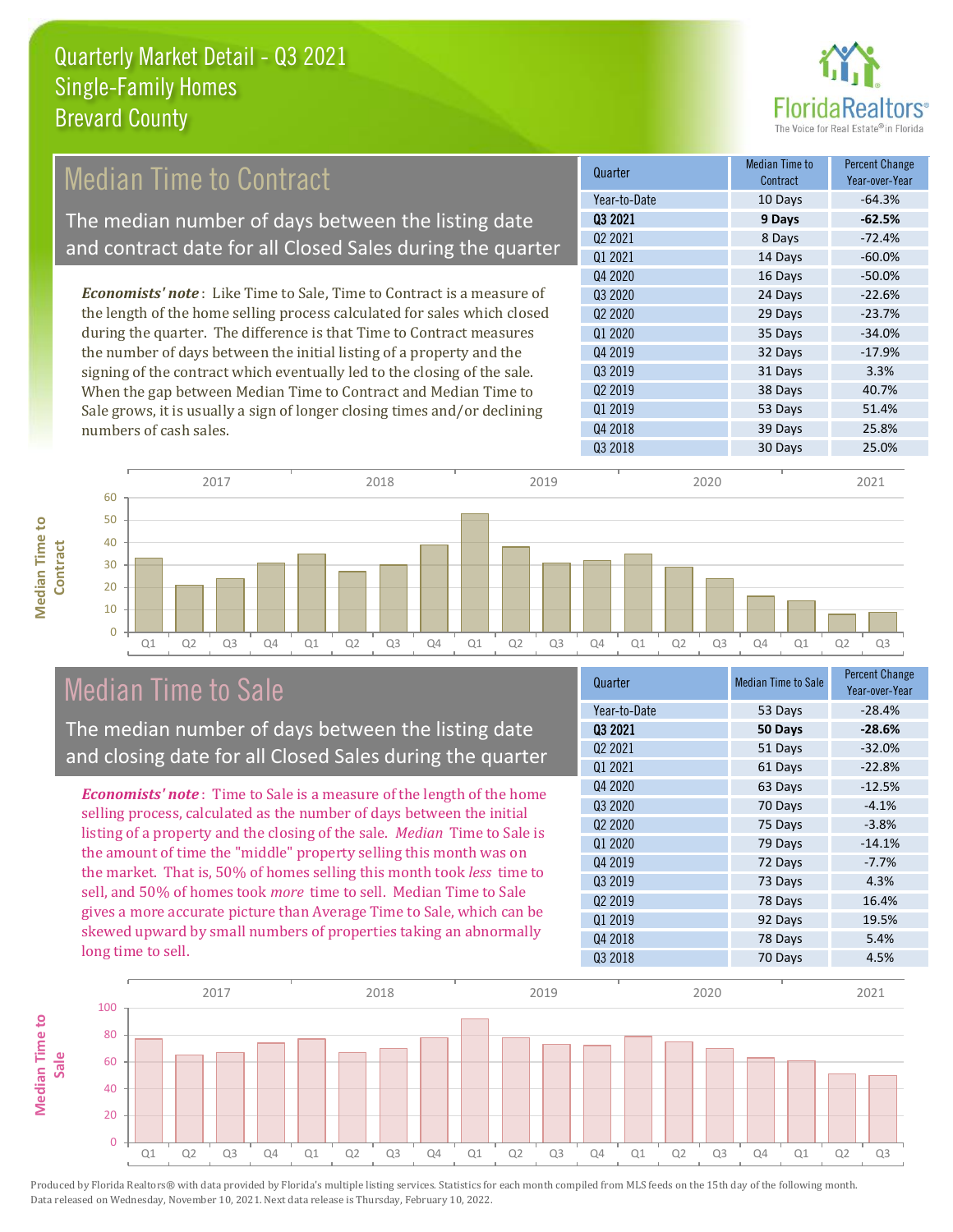

| <b>New Pending Sales</b>                                                      | Quarter             | <b>New Pending Sales</b> | <b>Percent Change</b><br>Year-over-Year |
|-------------------------------------------------------------------------------|---------------------|--------------------------|-----------------------------------------|
|                                                                               | Year-to-Date        | 10,016                   | 5.6%                                    |
| The number of listed properties that went under                               | 03 2021             | 3,327                    | 0.9%                                    |
| contract during the quarter                                                   | Q <sub>2</sub> 2021 | 3,306                    | 2.4%                                    |
|                                                                               | 01 2021             | 3,383                    | 14.4%                                   |
|                                                                               | Q4 2020             | 2,837                    | 15.7%                                   |
| <b>Economists' note:</b> Because of the typical length of time it takes for a | 03 2020             | 3,298                    | 23.0%                                   |
| sale to close, economists consider Pending Sales to be a decent               | 02 2020             | 3,228                    | 2.5%                                    |
| indicator of potential future Closed Sales. It is important to bear in        | 01 2020             | 2,958                    | 1.3%                                    |
| mind, however, that not all Pending Sales will be closed successfully.        | Q4 2019             | 2,451                    | 19.7%                                   |
| So, the effectiveness of Pending Sales as a future indicator of Closed        | 03 2019             | 2,682                    | 2.0%                                    |
| Sales is susceptible to changes in market conditions such as the              | Q <sub>2</sub> 2019 | 3,148                    | 3.2%                                    |
| availability of financing for homebuyers and the inventory of                 | 01 2019             | 2,921                    | 2.2%                                    |
| distressed properties for sale.                                               | Q4 2018             | 2,048                    | $-11.1%$                                |
|                                                                               | Q3 2018             | 2,630                    | 3.7%                                    |



# New Listings

**New Listings**

**Pending Sales**

**Pending Sales** 

The number of properties put onto the market during the quarter

*Economists' note* : New Listings tend to rise in delayed response to increasing prices, so they are often seen as a lagging indicator of market health. As prices rise, potential sellers raise their estimations of value—and in the most recent cycle, rising prices have freed up many potential sellers who were previously underwater on their mortgages. Note that in our calculations, we take care to not include properties that were recently taken off the market and quickly relisted, since these are not really *new* listings.

| Quarter                         | <b>New Listings</b> | <b>Percent Change</b><br>Year-over-Year |
|---------------------------------|---------------------|-----------------------------------------|
| Year-to-Date                    | 10,149              | 6.7%                                    |
| Q3 2021                         | 3,514               | 14.1%                                   |
| 02 2021                         | 3,536               | 16.4%                                   |
| Q1 2021                         | 3,099               | $-8.7%$                                 |
| Q4 2020                         | 2,849               | 1.7%                                    |
| Q3 2020                         | 3,081               | 3.3%                                    |
| Q <sub>2</sub> 20 <sub>20</sub> | 3,037               | $-6.1%$                                 |
| 01 2020                         | 3,396               | 4.0%                                    |
| Q4 2019                         | 2,801               | 3.8%                                    |
| Q3 2019                         | 2,983               | $-7.7%$                                 |
| Q <sub>2</sub> 2019             | 3,233               | $-11.0%$                                |
| Q1 2019                         | 3,265               | $-1.9%$                                 |
| Q4 2018                         | 2,698               | 5.3%                                    |
| Q3 2018                         | 3,232               | 11.7%                                   |

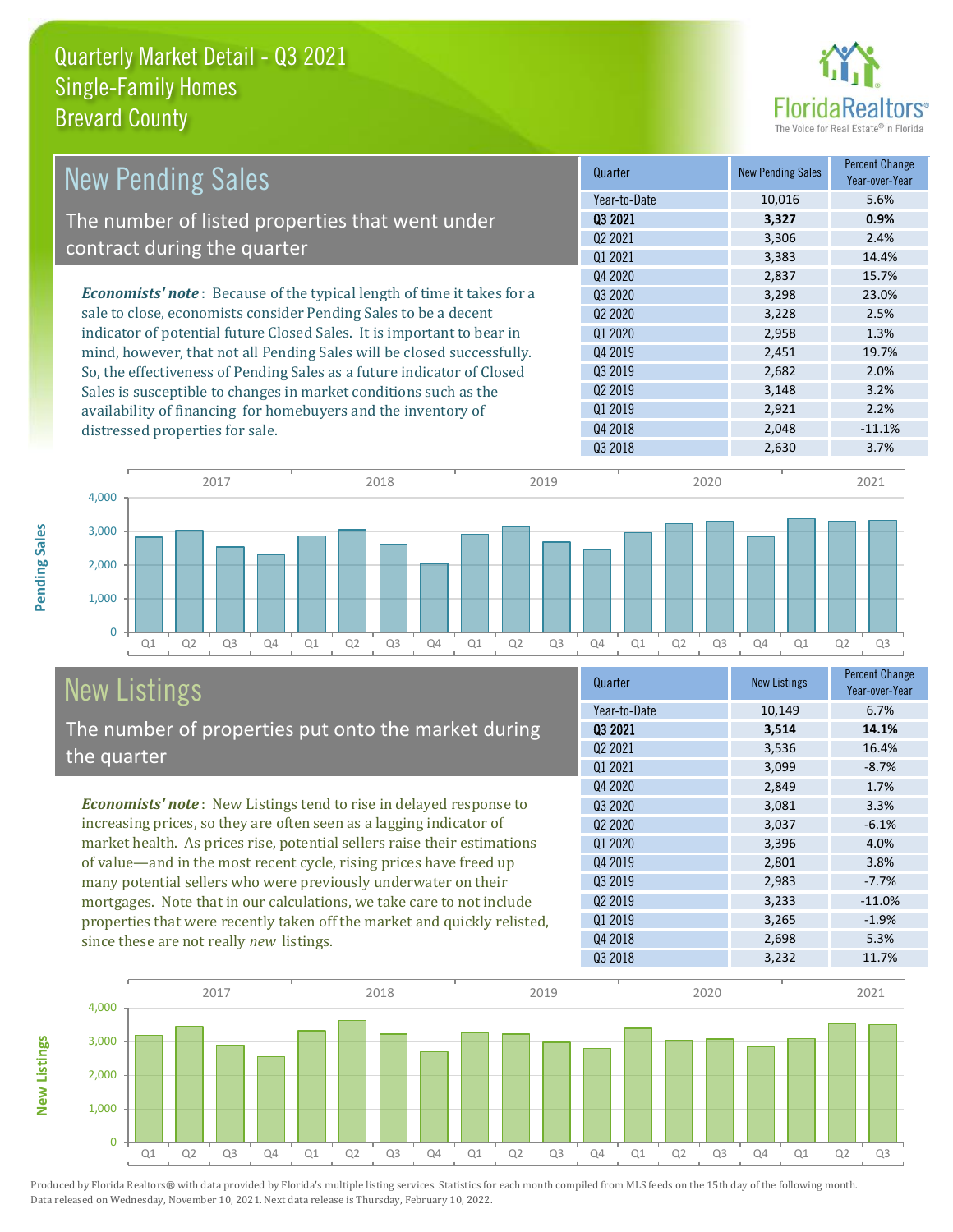

| Inventory (Active Listings)                                                  | Quarter             | Inventory | <b>Percent Change</b><br>Year-over-Year |
|------------------------------------------------------------------------------|---------------------|-----------|-----------------------------------------|
|                                                                              | YTD (Monthly Avg)   | 967       | $-51.4%$                                |
| The number of property listings active at the end of                         | 03 2021             | 1.049     | $-24.7%$                                |
|                                                                              | Q <sub>2</sub> 2021 | 931       | $-47.3%$                                |
| the quarter                                                                  | 01 2021             | 813       | $-65.9%$                                |
|                                                                              | 04 2020             | 1,258     | $-43.7%$                                |
| <b>Economists' note</b> : There are a number of ways to define and calculate | 03 2020             | 1,393     | $-39.8%$                                |
| Inventory. Our method is to simply count the number of active listings       | 02 2020             | 1.767     | $-27.4%$                                |
| on the last day of the quarter, and hold this number to compare with         | Q1 2020             | 2,387     | $-13.8%$                                |
| the same quarter the following year. Inventory rises when New                | Q4 2019             | 2,235     | $-20.4%$                                |
| Listings are outpacing the number of listings that go off-market             | Q3 2019             | 2,313     | $-12.1%$                                |
| (regardless of whether they actually sell). Likewise, it falls when New      | 02 2019             | 2,433     | $-3.3%$                                 |

Q1 Q2 Q3 Q4 Q1 Q2 Q3 Q4 Q1 Q2 Q3 Q4 Q1 Q2 Q3 Q4 Q1 Q2 Q3  $\Omega$ 500 1,000 1,500 2,000 2,500 3,000 2017 2018 2019 2020 2021

# Months Supply of Inventory

An estimate of the number of months it will take to deplete the current Inventory given recent sales rates

Listings aren't keeping up with the rate at which homes are going off-

*Economists' note* : MSI is a useful indicator of market conditions. The benchmark for a balanced market (favoring neither buyer nor seller) is 5.5 months of inventory. Anything higher is traditionally a buyers' market, and anything lower is a sellers' market. There is no single accepted way of calculating MSI. A common method is to divide current Inventory by the most recent month's Closed Sales count, but this count is a usually poor predictor of future Closed Sales due to seasonal cycles. To eliminate seasonal effects, we use the 12-month average of monthly Closed Sales instead.

| Quarter                         | <b>Months Supply</b> | <b>Percent Change</b><br>Year-over-Year |
|---------------------------------|----------------------|-----------------------------------------|
| <b>YTD (Monthly Avg)</b>        | 1.0                  | $-56.5%$                                |
| 03 2021                         | 1.0                  | $-37.5%$                                |
| 02 2021                         | 0.9                  | $-57.1%$                                |
| Q1 2021                         | 0.9                  | $-66.7%$                                |
| Q4 2020                         | 1.4                  | $-46.2%$                                |
| Q3 2020                         | 1.6                  | $-42.9%$                                |
| Q <sub>2</sub> 20 <sub>20</sub> | 2.1                  | $-27.6%$                                |
| Q1 2020                         | 2.7                  | $-20.6%$                                |
| Q4 2019                         | 2.6                  | $-23.5%$                                |
| Q3 2019                         | 2.8                  | $-12.5%$                                |
| Q <sub>2</sub> 2019             | 2.9                  | $-6.5%$                                 |
| Q1 2019                         | 3.4                  | 21.4%                                   |
| Q4 2018                         | 3.4                  | 25.9%                                   |
| Q3 2018                         | 3.2                  | 14.3%                                   |

Q3 2018 2,630 16.1%

Q1 2019 2,769 18.8% Q4 2018 2,808 29.6%



Produced by Florida Realtors® with data provided by Florida's multiple listing services. Statistics for each month compiled from MLS feeds on the 15th day of the following month. Data released on Wednesday, November 10, 2021. Next data release is Thursday, February 10, 2022.

market.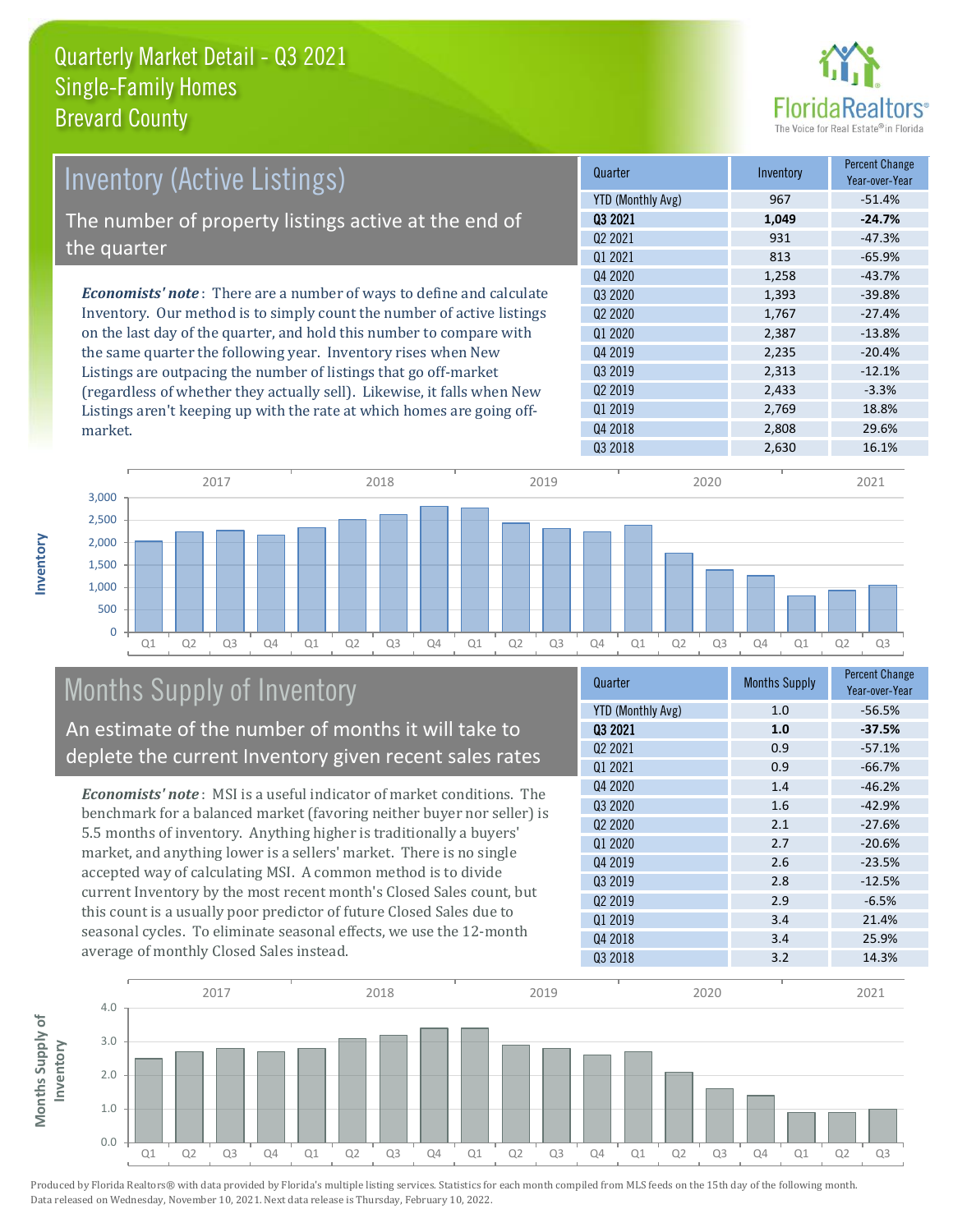

### Closed Sales by Sale Price

The number of sales transactions which closed during the quarter

*Economists' note:* Closed Sales are one of the simplest—yet most important—indicators for the residential real estate market. When comparing Closed Sales across markets of different sizes, we recommend comparing the percent changes in sales rather than the number of sales. Closed Sales (and many other market metrics) are affected by seasonal cycles, so actual trends are more accurately represented by year-over-year changes (i.e. comparing a quarter's sales to the amount of sales in the same quarter in the previous year), rather than changes from one quarter to the next.

| Sale Price            | <b>Closed Sales</b> | <b>Percent Change</b><br>Year-over-Year |
|-----------------------|---------------------|-----------------------------------------|
| Less than \$50,000    | $\overline{2}$      | $-60.0%$                                |
| \$50,000 - \$99,999   | 13                  | $-69.8%$                                |
| $$100,000 - $149,999$ | 63                  | $-64.6%$                                |
| $$150,000 - $199,999$ | 231                 | $-53.3%$                                |
| \$200,000 - \$249,999 | 429                 | $-36.7%$                                |
| \$250,000 - \$299,999 | 615                 | 14.7%                                   |
| \$300,000 - \$399,999 | 807                 | 41.1%                                   |
| \$400,000 - \$599,999 | 598                 | 24.6%                                   |
| \$600,000 - \$999,999 | 280                 | 71.8%                                   |
| \$1,000,000 or more   | 80                  | 73.9%                                   |



### Median Time to Contract by Sale Price The median number of days between the listing date and contract date for all Closed Sales during the quarter

*Economists' note* : Like Time to Sale, Time to Contract is a measure of the length of the home selling process calculated for sales which closed during the quarter. The difference is that Time to Contract measures the number of days between the initial listing of a property and the signing of the contract which eventually led to the closing of the sale. When the gap between Median Time to Contract and Median Time to Sale grows, it is usually a sign of longer closing times and/or declining numbers of cash sales.

| Sale Price            | Median Time to<br>Contract | <b>Percent Change</b><br>Year-over-Year |
|-----------------------|----------------------------|-----------------------------------------|
| Less than \$50,000    | 102 Days                   | 88.9%                                   |
| $$50,000 - $99,999$   | 17 Days                    | $-55.3%$                                |
| $$100,000 - $149,999$ | 18 Days                    | $-35.7%$                                |
| $$150,000 - $199,999$ | 9 Days                     | $-59.1%$                                |
| \$200,000 - \$249,999 | 9 Days                     | $-52.6%$                                |
| \$250,000 - \$299,999 | 7 Days                     | $-73.1%$                                |
| \$300,000 - \$399,999 | 7 Days                     | $-63.2%$                                |
| \$400,000 - \$599,999 | 10 Days                    | $-68.8%$                                |
| \$600,000 - \$999,999 | 15 Days                    | $-65.1%$                                |
| \$1,000,000 or more   | 24 Days                    | $-69.2%$                                |



Produced by Florida Realtors® with data provided by Florida's multiple listing services. Statistics for each month compiled from MLS feeds on the 15th day of the following month. Data released on Wednesday, November 10, 2021. Next data release is Thursday, February 10, 2022.

**Median Time to Contract**

**Median Time to Contract**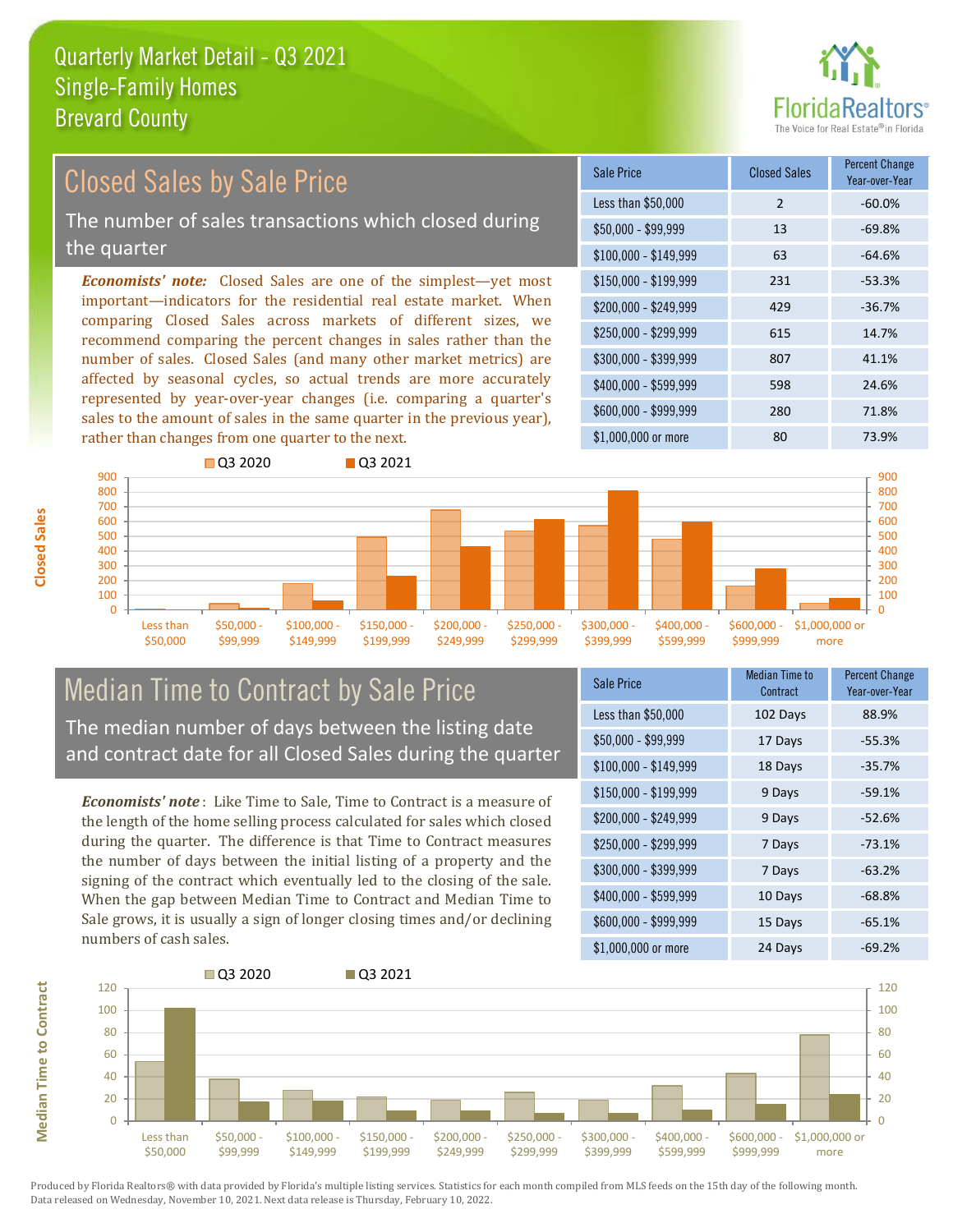

## New Listings by Initial Listing Price

The number of properties put onto the market during the quarter

*Economists' note:* New Listings tend to rise in delayed response to increasing prices, so they are often seen as a lagging indicator of market health. As prices rise, potential sellers raise their estimations of value—and in the most recent cycle, rising prices have freed up many potential sellers who were previously underwater on their mortgages. Note that in our calculations, we take care to not include properties that were recently taken off the market and quickly relisted, since these are not really *new* listings.

| <b>Initial Listing Price</b> | <b>New Listings</b> | <b>Percent Change</b><br>Year-over-Year |
|------------------------------|---------------------|-----------------------------------------|
| Less than \$50,000           | 1                   | $-50.0%$                                |
| \$50,000 - \$99,999          | 11                  | $-63.3%$                                |
| $$100,000 - $149,999$        | 63                  | $-51.2%$                                |
| $$150,000 - $199,999$        | 240                 | $-42.2%$                                |
| \$200,000 - \$249,999        | 453                 | $-24.5%$                                |
| \$250,000 - \$299,999        | 648                 | 10.8%                                   |
| \$300,000 - \$399,999        | 1,025               | 60.4%                                   |
| \$400,000 - \$599,999        | 623                 | 54.6%                                   |
| \$600,000 - \$999,999        | 336                 | 67.2%                                   |
| \$1,000,000 or more          | 114                 | 48.1%                                   |



### Inventory by Current Listing Price The number of property listings active at the end of the quarter

*Economists' note* : There are a number of ways to define and calculate Inventory. Our method is to simply count the number of active listings on the last day of the quarter, and hold this number to compare with the same quarter the following year. Inventory rises when New Listings are outpacing the number of listings that go off-market (regardless of whether they actually sell). Likewise, it falls when New Listings aren't keeping up with the rate at which homes are going offmarket.

| <b>Current Listing Price</b> | Inventory | Percent Change<br>Year-over-Year |
|------------------------------|-----------|----------------------------------|
| Less than \$50,000           | 1         | $-66.7%$                         |
| $$50,000 - $99,999$          | 6         | $-33.3%$                         |
| $$100,000 - $149,999$        | 18        | $-63.3%$                         |
| $$150,000 - $199,999$        | 72        | $-49.7%$                         |
| \$200,000 - \$249,999        | 84        | $-54.1%$                         |
| \$250,000 - \$299,999        | 179       | $-23.2%$                         |
| \$300,000 - \$399,999        | 258       | $-5.8%$                          |
| \$400,000 - \$599,999        | 194       | $-15.7%$                         |
| \$600,000 - \$999,999        | 140       | $-22.2%$                         |
| \$1,000,000 or more          | 97        | 9.0%                             |



Produced by Florida Realtors® with data provided by Florida's multiple listing services. Statistics for each month compiled from MLS feeds on the 15th day of the following month. Data released on Wednesday, November 10, 2021. Next data release is Thursday, February 10, 2022.

**Inventory**